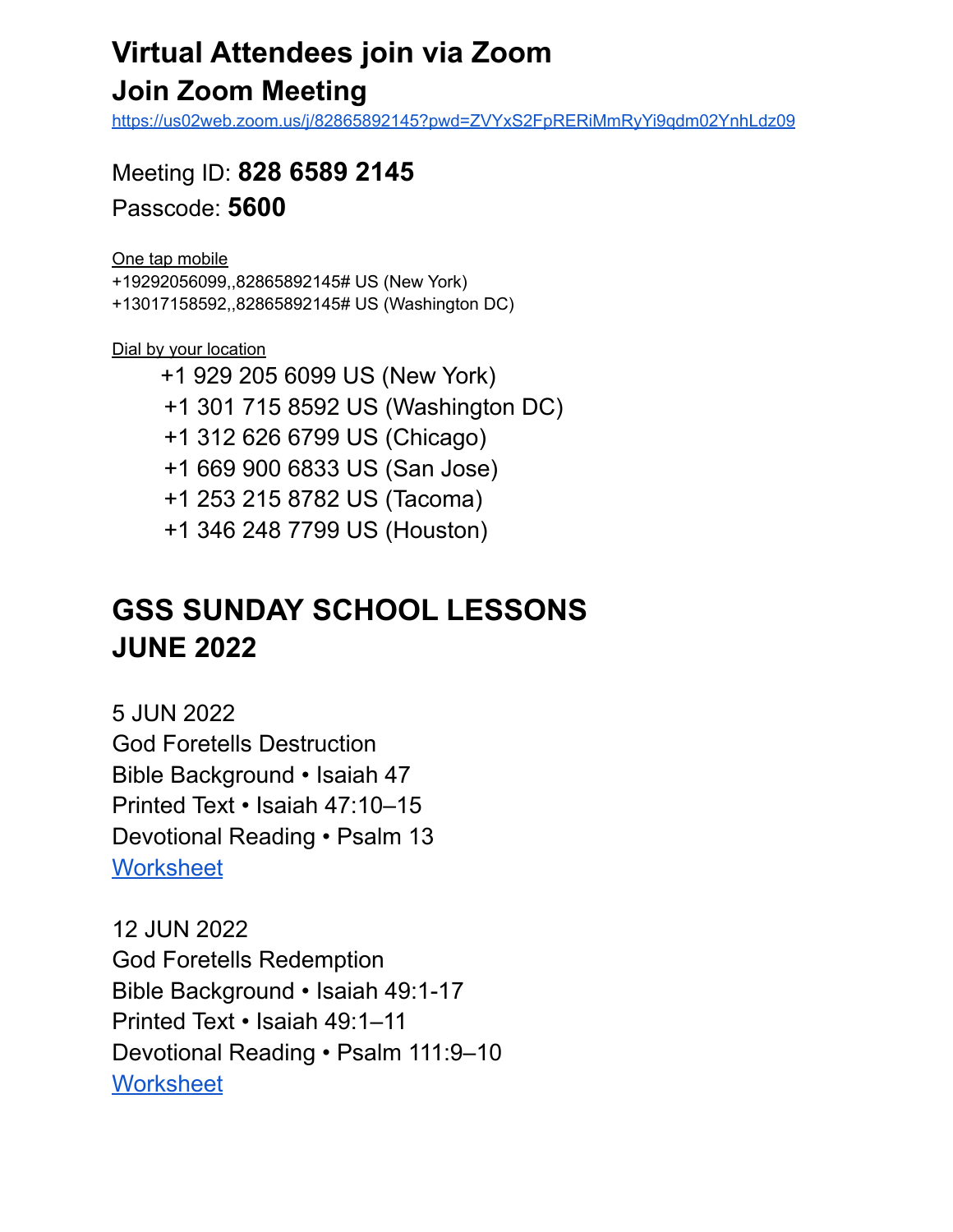19 JUN 2022 God's Restored People Shall Prosper Bible Background • Isaiah 49:18–26 Printed Text • Isaiah 49:18–23 Devotional Reading • Proverbs 25:21–26 **[Worksheet](https://drive.google.com/file/d/1EWihQ9IoDRjcowsMyDSF--f4NOJrfVNg/view?usp=drivesdk)** 

26 JUN 2022 God Offers Deliverance Bible Background • Isaiah 51 Printed Text • Isaiah 51:1-8 Devotional Reading • 2 Thessalonians 3:1-4 **[Worksheet](https://drive.google.com/file/d/1G8MfvLARZr82rZF46nrR5TZx8_m4LLbE/view?usp=drivesdk)**